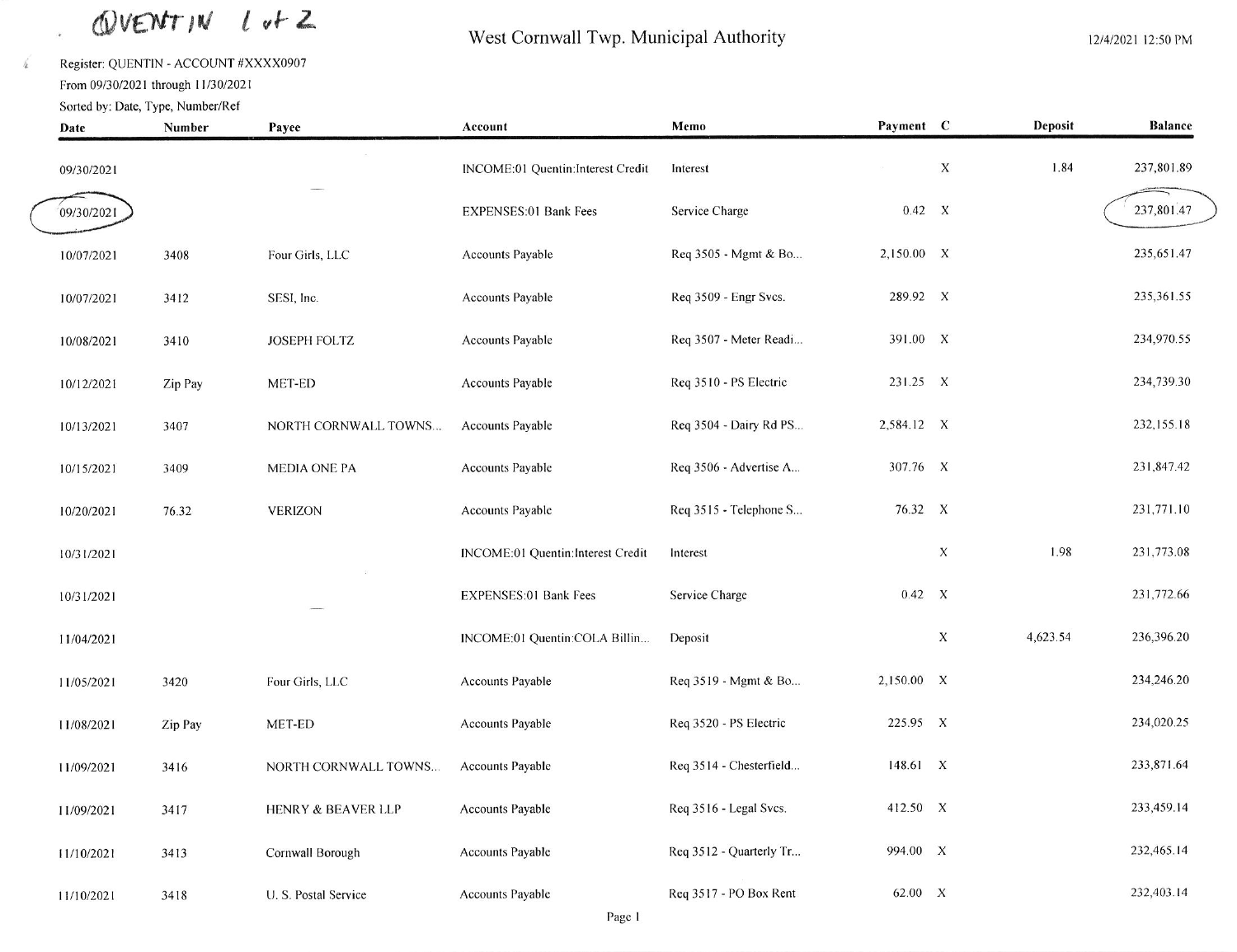$2 of 2$ OVENTIN

#### West Cornwall Twp. Municipal Authority

Register: QUENTIN - ACCOUNT #XXXX0907 From 09/30/2021 through 11/30/2021 Sorted by: Date, Type, Number/Ref

 $\sqrt{\frac{2}{n}}$ 

| Date       | Number  | Payee                 | Account                           | Memo                   | Payment C |             | Deposit  | <b>Balance</b> |
|------------|---------|-----------------------|-----------------------------------|------------------------|-----------|-------------|----------|----------------|
|            |         |                       |                                   |                        |           |             |          |                |
| 11/12/2021 | 3411    | MASS LLC              | Accounts Payable                  | Req 3508 - Sewer O&M   | 500.00 X  |             |          | 231,903.14     |
| 11/12/2021 | 3414    | QUENTIN WATER COMPANY | <b>Accounts Payable</b>           | Req 3513 - Meter readi | 138.00 X  |             |          | 231,765.14     |
| 11/12/2021 | 3419    | MASS LLC              | Accounts Payable                  | Req 3518 - Sewer O&M   | 500.00 X  |             |          | 231,265.14     |
| 11/22/2021 | Zip Pay | <b>VERIZON</b>        | Accounts Payable                  | Req 3522 - Telephone S | 76.32 X   |             |          | 231,188.82     |
| 11/27/2021 |         |                       | INCOME:01 Quentin:COLA Billin     | Deposit                |           | $\mathbf X$ | 1,066.29 | 232,255.11     |
| 11/27/2021 |         |                       | INCOME:01 Quentin:Tapping Fee I   | Deposit                |           | X           | 8,640.00 | 240,895.11     |
| 11/27/2021 |         |                       | INCOME:01 Quentin:Conn Permits    | Deposit                |           | X           | 200.00   | 241,095.11     |
| 11/27/2021 |         |                       | INCOME:01 Quentin:Conn Permits    | Deposit                |           | X           | 150.00   | 241,245.11     |
| 11/30/2021 |         |                       | INCOME:01 Quentin:Interest Credit | Interest               |           | X           | 1.91     | 241,247.02     |
| 11/30/2021 |         |                       | <b>EXPENSES:01 Bank Fees</b>      | Service Charge         | 0.42 X    |             |          | 241,246.60     |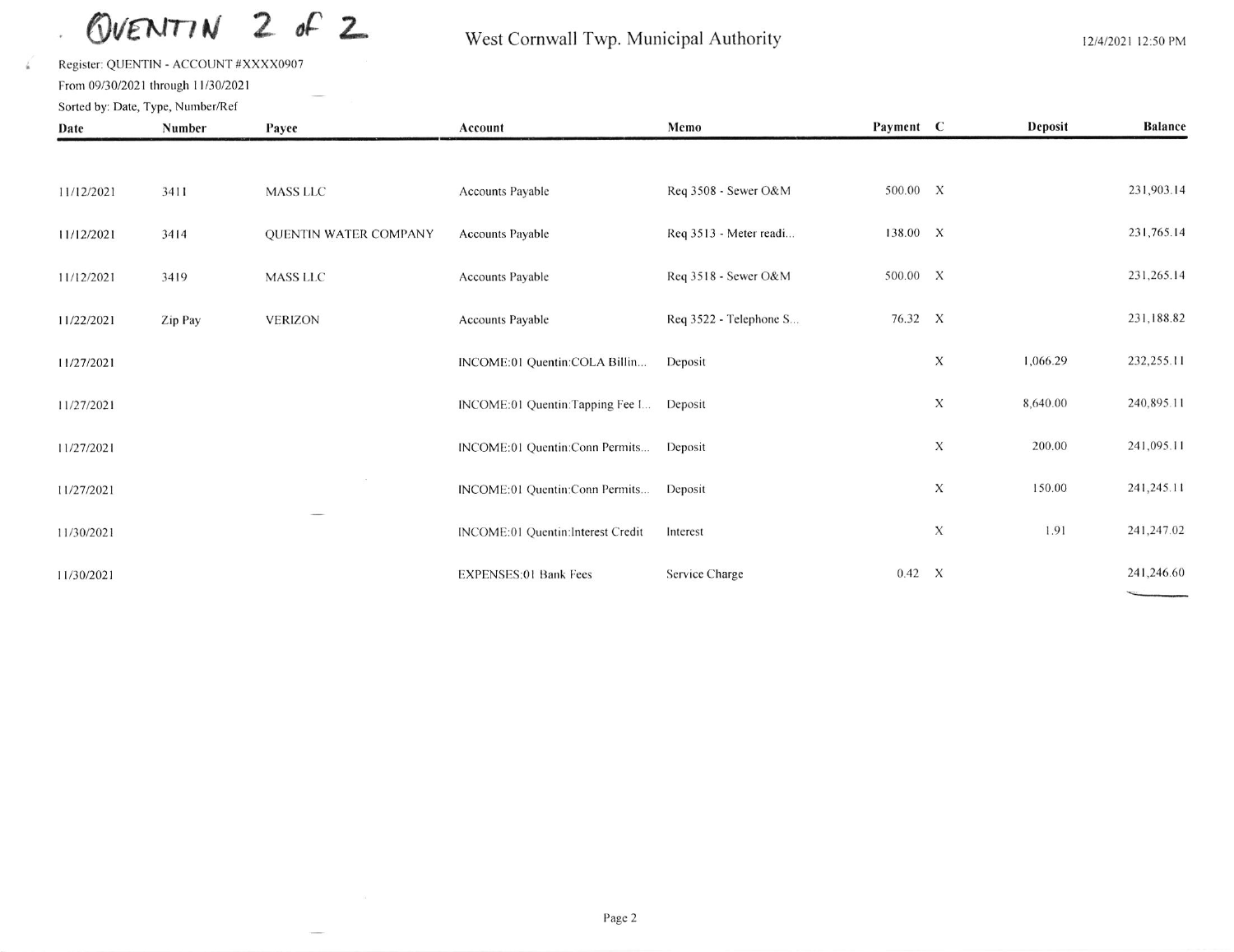# STOBERDALE

Register: STOBERDALE - ACCOUNT #342750

From 09/30/2021 through 11/30/2021

i.

 $\vec{k}$ 

#### West Cornwall Twp. Municipal Authority

12/4/2021 12:50 PM

| Sorted by: Date, Type, Number/Ref |        |                      |                                   |                         |           |                           |          |                |
|-----------------------------------|--------|----------------------|-----------------------------------|-------------------------|-----------|---------------------------|----------|----------------|
| Date                              | Number | Payee                | Account                           | Memo                    | Payment C |                           | Deposit  | <b>Balance</b> |
| 09/30/2021                        |        |                      | INCOME:02 Stoberdale: Fulton Ban  | Interest                |           | X                         | 0.26     | 35,258.78      |
| 10/05/2021                        |        |                      | INCOME:02 Stoberdale: Billing Inc | Deposit                 |           | X                         | 1,618.76 | 36,877.54      |
| 10/14/2021                        | 1631   | MT. GRETNA AUTHORITY | <b>Accounts Payable</b>           | Req 3511 - Quarterly Tr | 6,027.00  | $\boldsymbol{\mathsf{X}}$ |          | 30,850.54      |
| 10/31/2021                        |        |                      | INCOME:02 Stoberdale: Fulton Ban  | Interest                |           | X                         | 0.28     | 30,850.82      |
| 11/04/2021                        |        |                      | INCOME:02 Stoberdale:Billing Inc  | Deposit                 |           | X                         | 753.57   | 31,604.39      |
| 11/05/2021                        | 1632   | Four Girls, LLC      | Accounts Payable                  | Req 3521 - Quarterly M  | 511.50 X  |                           |          | 31,092.89      |
| 11/27/2021                        |        |                      | INCOME:02 Stoberdale:Billing Inc  | Deposit                 |           | $\mathbf X$               | 4,354.66 | 35,447.55      |
| 11/30/2021                        |        |                      | INCOME:02 Stoberdale: Fulton Ban  | Interest                |           | X                         | 0.26     | 35,447.81      |